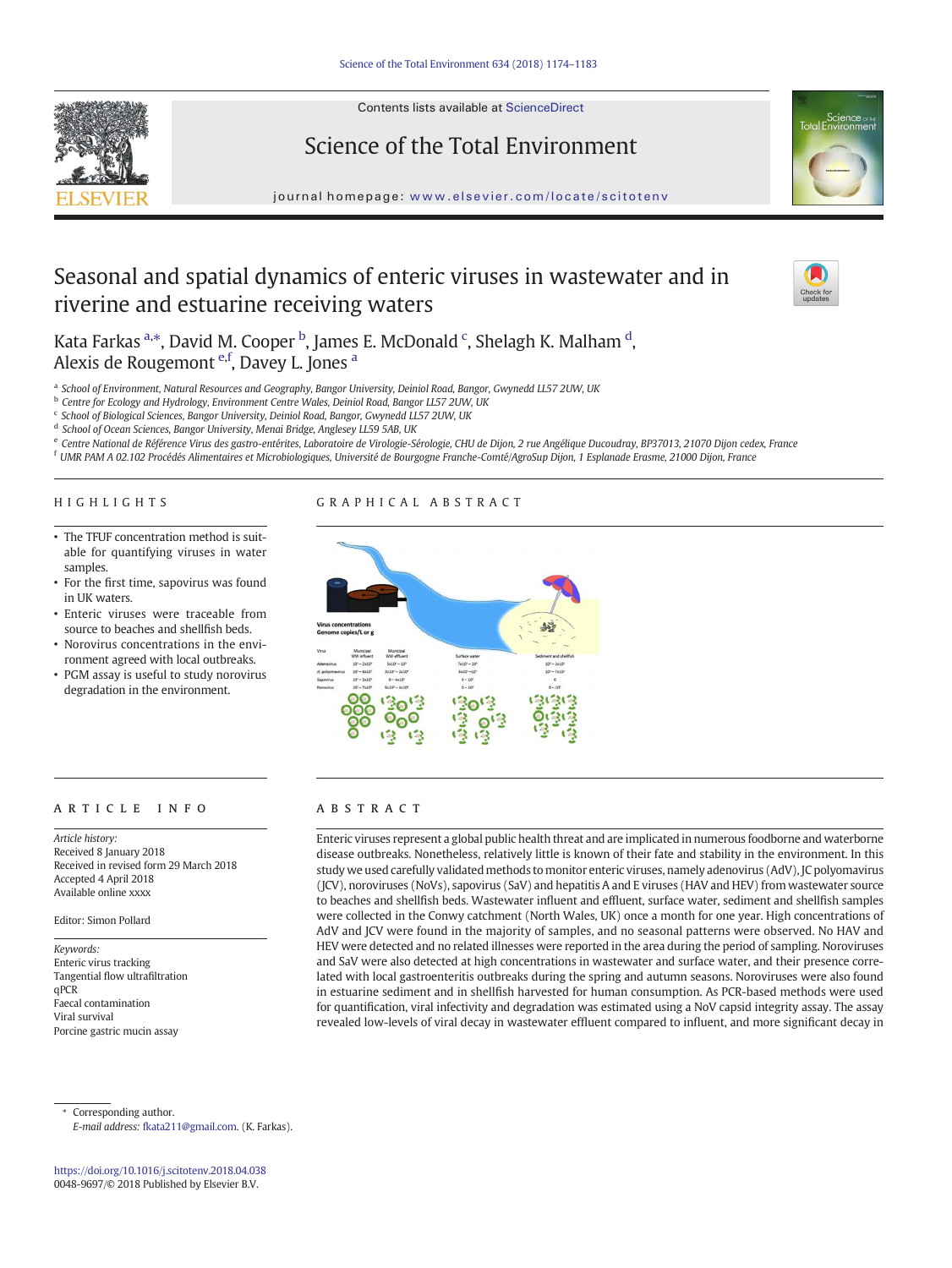environmental waters and sediment. Results suggest that AdV and JCV may be suitable markers for the assessment of the spatial distribution of wastewater contamination in the environment; and pathogenic viruses can be directly monitored during and after reported outbreaks to prevent further environment-derived illnesses. © 2018 Published by Elsevier B.V.

### <span id="page-1-0"></span>1. Introduction

Enteric viruses are frequently associated with water- and foodborne disease outbreaks. Infected individuals typically shed enteric viruses at very high concentrations and hence these viruses are frequently found in wastewater [\(Okoh et al., 2010](#page-9-0)). Most enteric viruses are highly resistant to UV and chemical disinfection, therefore the methods routinely used in wastewater treatment plants may not greatly reduce the number of infectious viruses in the effluent [\(Sano et al., 2016\)](#page-9-0) and these may enter the environment. Enteric viruses persist in the environment and often have very low infectious doses, leading to waterborne illness with outbreaks potentially occurring far from the source of contamination. Furthermore, viruses can accumulate in sediment and can be ingested by shellfish destined for human consumption, resulting in foodborne illnesses [\(Landry et al., 1983;](#page-9-0) [Oliveira et al., 2011\)](#page-9-0).

The viruses most commonly associated with waterborne diseases are adenovirus (AdV) group F, enterovirus A-D, hepatitis A and E viruses (HAV and HEV), norovirus genotype I and II (NoVGI and NoVGII), sapovirus genotype I (SaVGI), and rotavirus A [\(Ashbolt, 2015\)](#page-8-0). In developed countries, the majority of water- and foodborne viral outbreaks, including those related to shellfish, are associated with noroviruses (NoVs) ([Bosch et al., 2016](#page-8-0); [Rodríguez-Lázaro et al., 2012](#page-9-0)). Recently, other caliciviruses, the sapoviruses (SaVs), which have very similar structure to NoVs have also been shown to cause similar symptoms, mostly in young children. These have also been frequently detected in water and shellfish ([Yates, 2014](#page-9-0)). In less economically developed countries, HAV and HEV are prevalent and, due to frequent global movement of people, these viruses are responsible for sporadic outbreaks worldwide ([Dalton et al., 2013](#page-8-0); [Rodríguez-Lázaro et al., 2012\)](#page-9-0). Due to the rapidly increasing number of cases associated with SaV and HEV worldwide, these viruses are considered emerging viruses [\(Sayed et al., 2015;](#page-9-0) [Yates, 2014\)](#page-9-0). While members of the caliciviruses, and HAV and HEV cause acute gastroenteritis, there are some enteric viruses, such as adenoviruses (AdVs) that are usually asymptomatic or result in mild illness. Furthermore, some commonly asymptomatic respiratory viruses e.g. polyomaviruses (PyV) are excreted in urine, and the possibility of gastroenteric transmission has been suggested (Bofi[ll-Mas et al.,](#page-8-0) [2001\)](#page-8-0). These viruses circulate in the population and are frequently found in wastewater in high concentrations [\(Tran et al., 2015](#page-9-0)).

To evaluate the risk of faecal contamination in the environment, indicators, such as coliform bacteria and bacteriophages, are commonly used. However, their presence may not reflect the distribution of enteric viruses [\(Lin and Ganesh, 2013](#page-9-0)). Recently, several studies have directly monitored enteric viruses in the environment, mainly focusing on extreme weather events [\(Hata et al., 2014](#page-8-0); [Vieira et al., 2017\)](#page-9-0) and on drinking water sources ([Grøndahl-Rosado et al., 2014;](#page-8-0) [Iaconelli et al.,](#page-8-0) [2017](#page-8-0)).

The limited number of published spatiotemporal viral monitoring studies is partly due to the lack of reliable, standard methods for the detection of viruses in complex matrices, such as wastewater, river and lake water. In addition, evaluations of public health risk related to viral pollution in water require large volumes of water to be analysed. Traditional filtration methods used for water concentration are not suitable for high volume and/or high turbidity samples due to membrane clogging [\(Cashdollar and Wymer, 2013\)](#page-8-0). In tangential flow ultrafiltration (TFUF), the filter membrane is parallel to the flow stream, hence only a proportion of the feed stream passes through the membrane (permeate) with the remainder (retentate) recirculating. In many environmental studies, TFUF approaches are used as they are superior for the filtration of high turbidity lake and seawater samples compared to other filtration-based methods [\(Francy et al., 2013](#page-8-0); [Sun et al., 2014](#page-9-0)).

Due to their sensitivity, accuracy and flexibility, PCR-based methods are used for the quantification of viruses, however, these assays only detect a short segment of the genome and the results provide no measure of viral infectivity [\(Ronnqvist et al., 2014](#page-9-0)). Furthermore, PCR amplification may be inhibited by organic matter (e.g. humic substances) coextracted with nucleic acids and hence may give false negative results [\(Meschke and Sobsey, 1998](#page-9-0); [Rock et al., 2010\)](#page-9-0).

The aim of the current study was to assess the fate and spatial and temporal distribution of several enteric viruses (NoV, SaV, HAV, HEV, AdV and PyV) in wastewater and surface water, along with sediment and shellfish samples derived from areas affected by wastewater contamination. For water concentration, a carefully validated TFUF technique was used coupled with PCR-based assays for virus quantification. To overcome the limitations of PCR-based detection, NoV particle integrity in the environment was also addressed using a capsid integrity assay.

#### 2. Materials and methods

#### 2.1. Target viruses and spiking

In this study, common and emerging RNA viruses (NoVGI and NoVGII, SaVGI, HAV and HEV) along with potential enteric virus indicators (human AdVs and two common PyV strains: BK and JC) were tested. Samples were spiked with approx.  $10^6$  mengovirus (MgV) particles, which is commonly used as a molecular process control to validate nucleic acid extraction and q(RT)-PCR. For method validation, 10 L of surface water samples were spiked with approx.  $10^6$  selected enteric virus particles (NoVGII, SaVGI, HAV, HEV and AdV type40).

The AdV40 (PHE-0108056v) cultured in HEK293 was kindly provided by Lydia Drumwright (University of Cambridge). The MgV strain VMC0 and HAV strain pHM17543c were kindly provided by Dr. James Lowther (Centre for Environment Fisheries and Aquaculture Science; CEFAS, UK). Sapovirus GI.2 was obtained from clinical stool samples and genotyped by the National Reference Centre for Gastroenteritis Viruses, Dijon, France. The viral sample was generated by the preparation of a 10% solution, using phosphate-buffered saline (PBS; pH 7.4), which was subsequently filtered through a 0.2-μm filter. Norovirus sample (diluted and filtered faecal matter from a patient with confirmed NoV GII infection) was provided by Dr. Lydia Drumwright (University of Cambridge, UK).

#### 2.2. Sampling sites and sample collection

For the validation of the water concentration method, treated and untreated wastewater, river, estuarine and seawater samples were collected in the Conwy River and estuary (North Wales, UK) as shown in [Fig. 1.](#page-2-0) Grab samples were collected at the four major wastewater treatment plants (WWTPs). Llanrwst and Betws-y-Coed WWTPs discharge to the Conwy and Llugwy rivers, the Llugwy joining the Conwy between Betws-y-Coed and Llanrwst. Tal-y-Bont WWTW discharges to the Conwy estuary. The Betws-y-Coed and Tal-y-BontWWTPs use activated sludge as secondary treatment and serve ca. 1200 and 1000 inhabitants, respectively. The Llanrwst WWTP uses filter beds for secondary treatment and serves ca. 4000 inhabitants. No disinfection is used prior to discharge at Betws-y-Coed, Llanrwst and Tal-y-Bont WWTPs. The Ganol WWTP, serving ca. 82,000 inhabitants, uses filter beds for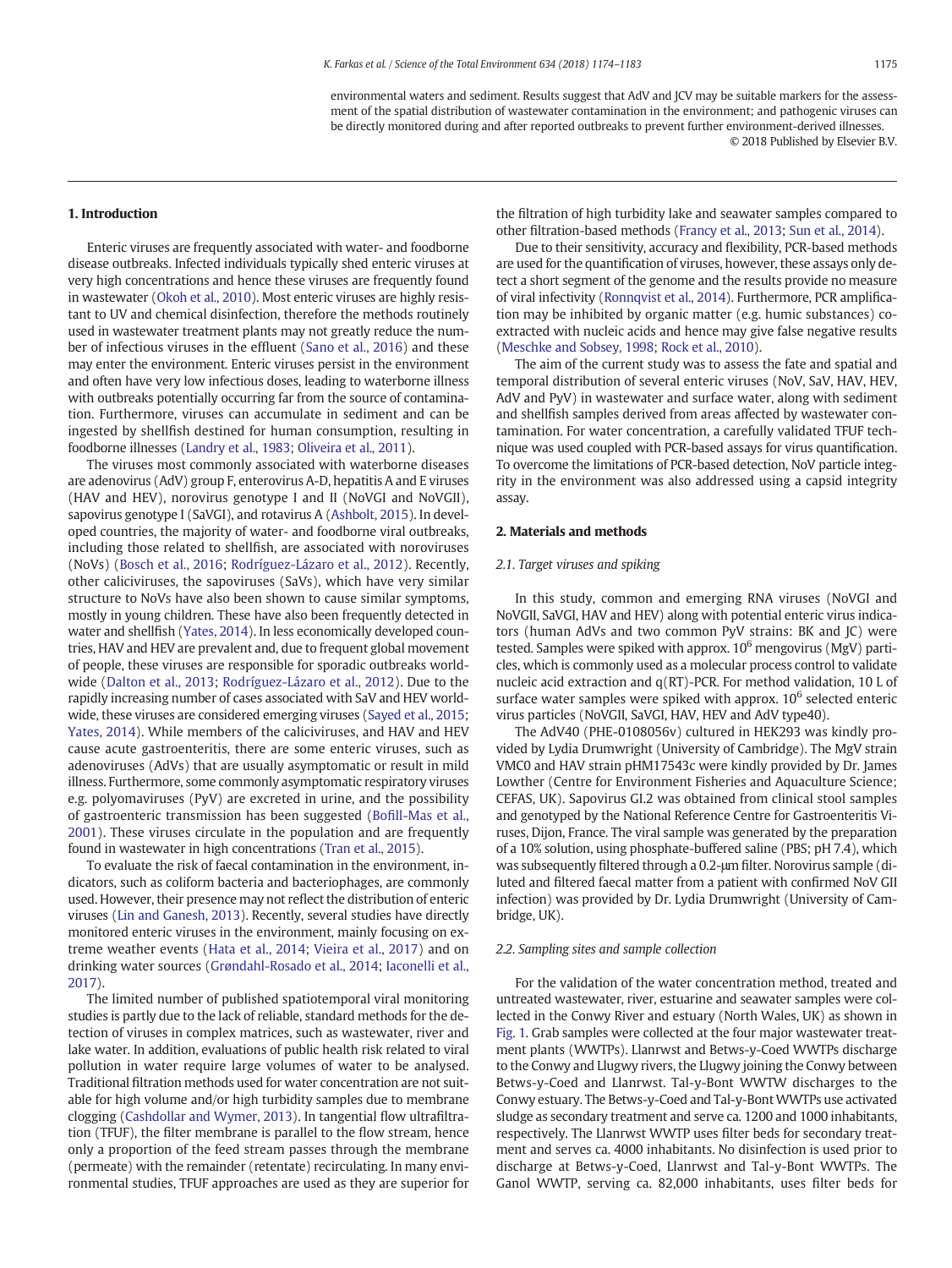<span id="page-2-0"></span>

Fig. 1. Map representing the Conwy catchment and estuary, North Wales, with sampling sites for wastewater (square), surface water (circle) and sediment and shellfish (star). + indicates surface water sampling sites used for the spiking experiment.

secondary treatment followed by UV treatment. Although the treated wastewater from Ganol is discharged to the open sea, combined sewer outflows (CSOs) discharge directly to the Conwy estuary during heavy rainfall events affecting the water quality of the estuary. Mean flow rates are 614 m $^3$ /day for Betws-y-Coed, 1142 m $^3$ /day for Llanrwst, 763 m<sup>3</sup>/day for Tal-y-Bont and 19,173 m<sup>3</sup>/day for Ganol WWTP (data provided by Welsh Water, UK, 2016). By comparison, the median river flows at Betws-y-Coed and Llanrwst WWTWs are 1.15 and 4.81  $\mathrm{m}^3\mathrm{/s}$ , giving indicative flow ratios river/WWTW of ~160 and ~360. Flow measurements for the four WWTPs do not include any release from CSOs as these are not gauged. The exact operation of the WWTPs under high flow conditions is not known with certainty, but each includes holding tanks to accommodate excess influent for later treatment, and CSOs. Under high flow conditions the ratio of river flow to total WWTW effluent is likely to be much greater than the average figures quoted above. At each WWTP, 1 L of influent and effluent samples were collected in duplicates in March 2016, during a local gastroenteritis outbreak. During the outbreak, two care homes with 36 individuals were affected (Public Health Wales, personal communication). However, the number of cases may have been much higher as most patients suffering from NoV do not visit a doctor. For method validation, 40 L of surface water was collected at Betws-y-Coed (river water; SW2), Conwy (estuarine water; SW4) and Penmaenmawr (seawater) at low tide (Fig. 1).

For the surveillance of enteric viruses, wastewater, surface water, sediment and shellfish samples were collected from August 2016 to August 2017. Rainfall was observed before/during the sampling of November 2016, January, February, July and August 2017. Wastewater samples, kindly provided by Welsh Water, UK, were collected at the WWTPs described above. At Betws-y-Coed, Llanrwst and Tal-y-Bont, 1 L influent and effluent samples were obtained (BI, BE; LI, LE; TI; TE), whereas at Ganol, 1 L influent samples (GI) were collected. Surface water grab samples of 10 L were collected from the Llugwy (SW1) and Conwy (SW2) rivers at Betws-y-Coed, upstream of the major wastewater treatment plants, at the tidal limit at Llanrwst (SW3) and in the estuary at Conwy (SW4) (Fig. 1). The SW2 samples were taken from a bridge whereas the other surface water samples were taken from the shore. Shellfish samples (SF1 and SF2), 20 blue mussels (Mytilus edulis) of various sizes, were hand-picked at the two commercial shellfish harvesting areas in the estuary. Together with the estuarine water sample and the shellfish samples, 10 g of the top 1 cm layer of sediment was also collected (Sed1, Sed2 and Sed4). All surface water, sediment and shellfish samples were collected at low tide. The pH and turbidity (T) of the wastewater and surface water samples were measured along with the conductivity (K) of the surface water samples.

#### 2.3. Concentration of surface water and wastewater for virus detection

Prior to concentration, MgV was added to the samples as a whole process control. TFUF using 100 kDa mPES MiniKros® hollow fiber filter module with surface area of 790 cm<sup>2</sup> with the KrosFlo® Research IIi Tangential Flow Filtration System (Spectrumlabs, USA) was set up. Retentate was collected in a 250 mL reservoir. The system was washed with 2 L MilliQ water, and then a membrane integrity test was performed prior to each experiment according to the manufacturer's instructions. For blocking, the membrane was washed with 1 L of 0.01% sodium polyphosphate as described previously [\(Hill et al., 2005\)](#page-8-0). After each run, the membrane was washed and disinfected by the circulation of Virkon® solution (Lanxess, Germany) for 5 min. Virkon® was washed out using MilliQ water. In order to reduce the costs, the membranes were reused. Prior to reuse, 100 mL of MilliQ water was circulated for 5 min and then collected. One membrane was dedicated to use for surface water samples and another membrane was strictly used for wastewater samples. Membranes were stored at 4 °C in 20% ethanol and reused for up to one year, if they passed the membrane integrity test.

During the experiments the inlet flow was set to 1000–1680 mL/min with 5 psi (0.3447 bar) pressure to achieve a permeate flow of 200–300 mL/min. Filtration was continued until approx. 5 mL sample remained in the reservoir. Then the flow was set to 680 mL/min with no pressure applied and the concentrate was circulated for 5 min with the permeate clamp closed. In order to increase recovery, the membrane was backwashed using approx. 20 mL 0.01% sodium polyphosphate solution added through the permeate pressure valve. The concentrate was collected from the system by introducing air through the retentate port. The final volume of the concentrate was approx. 50 mL.

The TFUF concentrates were further concentrated as described in [Farkas et al. \(2017a\)](#page-8-0). Samples were mixed with beef extract and  $NaNO<sub>3</sub>$  to reach a final concentration of 3% and 2 M, respectively. The pH of the solution was adjusted to 5.5 and the sample was incubated for 30 min and then the solid matter was removed by centrifugation at 2,500  $\times$ g, 10 min. The pH of the eluent was adjusted to 7.5 and incubated in 15% polyethylene glycol 6000 (PEG6000) and 2% NaCl overnight at 4 °C and centrifuged at 10,000  $\times$ g for 30 min at 4 °C. The resulting pellet was resuspended in 2 mL phosphate-buffered saline (PBS; pH 7.4). The viral concentrates were stored at 4 °C for up to 24 h and then stored at −80 °C.

The solutions derived from the last washing step prior to the reuse of the membranes during the TFUF concentrations were concentrated by incubation in 15% PEG6000 and 2% NaCl overnight at 4 °C followed by centrifugation at 10,000  $\times$ g for 30 min at 4 °C. The viral nucleic acids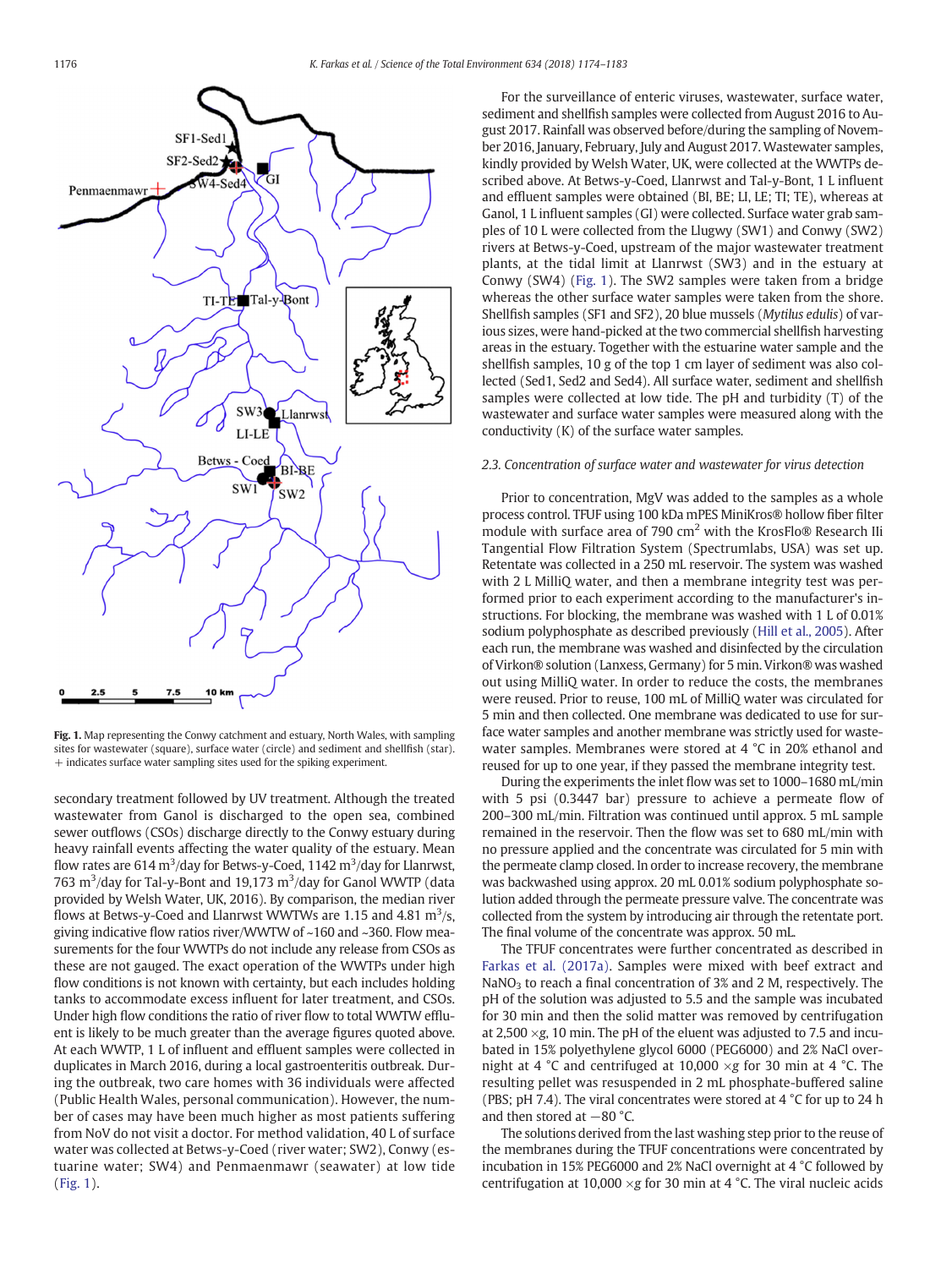were extracted directly from the pellet. All wash samples derived from the validation experiments were analysed, and two randomly selected samples were processed during each sampling event of the surveillance experiment.

#### 2.4. Extraction of viral particles from sediment

Sediment samples were processed using beef extract elution (10 g sediment was mixed with  $3\times$  volume 3% beef extract in 2 M NaNO<sub>3</sub>, pH 5.5) followed by PEG precipitation as described above. Further details on the validation of this method are described in [Farkas et al.](#page-8-0) [\(2017a\)](#page-8-0). MgV was added to the samples as a whole process control.

# 2.5. Extraction of viral particles from shellfish

Enteric viruses were extracted from the digestive tissue of the mussels following the standard method ISO/TS 15216-1:2013. In brief, 2 g aliquot of digestive tissue derived from 20 individuals was spiked with MgV as an extraction control and then incubated in proteinase K solution for 60 min at 37 °C followed by 15 min at 60 °C. The liquid phase was separated using centrifugation. The viral eluents were stored at 4 °C for up to 24 h and then stored at −80 °C.

#### 2.6. Nucleic acid extraction

Viral nucleic acids were extracted from a 0.5 mL aliquot of the viral concentrates immediately after concentration using the NucliSENS® MiniMag® Nucleic Acid Purification System (bioMérieux SA, France). The final volume of the nucleic acid solution was 0.1 mL. When nucleic acids were extracted from the pellet the lysis buffer was added directly to the precipitate.

#### 2.7. Quantification of viral nucleic acids

The RNA of NoVGI, NoVGII, HAV, HEV, SaVGI and MgV was quantified using two triplex TaqMan one-step qRT-PCR assays as described in [Farkas et al. \(2017b\).](#page-8-0) Human AdV DNA was quantified using a SYBR Green qPCR assay. The reaction mix contained  $1\times$  QuantiFast SYBR Green PCR Mix with 10 pmol of the forward (CATGACTTTTGAGGTG GATC), 10 pmol of the reverse (CCGGCCGAGAAGGGTGTGCGCAGGTA) primers ([van Maarseveen et al., 2010](#page-9-0)), and 1 μg bovine serum albumin (BSA). Amplification of the AdV target sequence was carried out using the following thermal cycling conditions: 95 °C for 5 min, then 40 cycles of 95 °C for 15 s, 55 °C for 1 min. Amplification was followed by one cycle of melting curve analysis at 95 °C for 15 s; annealing 60 °C for 1 min. Dissociation was carried out from 60 °C to 95 °C with a temperature ramp of 0.05 °C/s. Analysis indicated a melting peak (Tm) at 86.2 °C  $\pm$  0.3 °C. Amplification with different melting temperature was considered negative. The JC and BK polyomavirus (JCV and BKV) were quantified using TaqMan qPCR assays as described in [Chehadeh](#page-8-0) [and Nampoory \(2013\)](#page-8-0).

The q(RT)-PCR assays were carried out in a QuantStudio® Flex 6 Real-Time PCR System (Applied Biosystems, USA). For quantification, dilution series of a plasmid DNA carrying the target sequence were used. For all samples 2–8 μL of the original and a ten-times (vol:vol) diluted extract were tested. The viral concentrations were expressed as genome copies (gc)/L or gc/g.

#### 2.8. Preparation of PGM-MGs for NoV capsid integrity

NoV capsid integrity was assayed using porcine gastric mucinconjugated magnetic beads (PGM-MBs). This protein harbours the H1, A and Lewis b antigens, which are natural ligands for NoV particles ([Cheetham et al., 2007;](#page-8-0) [Tian et al., 2005\)](#page-9-0). The mucin was covalently bonded to the beads using a two-step EDAC (1-ethyl-3-(3-dimethylaminopropyl) carbodiimide hydrochloride) - sulfoNHS (N-hydroxysulfosuccinimide) method. A 0.5 mL aliquot of MagnaBind Carboxyl Derivatized Beads (Thermo Fisher Scientific, USA) were washed three times with PBS and incubated in 10 mg/mL EDAC and 10 mg/mL sulfo-NHS in 50 mM 2-(4 morpholino)-ethane sulfonic acid (MES), 0.9% NaCl (pH 4.7) conjugation buffer for 30 min at room temperature. The beads were then resuspended in conjugation buffer containing 5 mg/mL PGM (M1778, Sigma, USA) and gently agitated at room temperature for 14 h. The coated beads were then washed three times with PBS and resuspended in 0.5 mL PBS. PGM-MBs were stored at 4 °C and used within 4 months.

# 2.9. NoV capsid integrity assay for environmental concentrates

The concentrated surface water samples used in the spiking experiment [\(Section 2.1\)](#page-1-0) were subjected to the PGM assay. A 0.1 mL aliquot of the samples was mixed with 370 μL PBS and 30 μL PGM-MGs for 30 min at room temperature. The PGM-MGs were separated using a magnetic bead attractor and then washed and resuspended in 0.5 mL PBS. The sample was then incubated at 96 °C for 5 min. The PGM-MGs were separated using a magnetic bead attractor and the viral RNA was extracted from the supernatant as described above. The final volume of the RNA solution was 50 μL. NoV RNA was quantified using qRT-PCR as described above.

Viral concentrates that were positive for NoV were five-times diluted in PBS prior to evaluating capsid integrity assay. A 0.1 mL aliquot of those samples was subjected to the PGM-MG assay as described above. Test volume was increased  $5\times$  for low concentration samples.

#### 2.10. Data analysis

The limit of detection (LOD) of the processes were 25 gc/L in wastewater, 10 gc/L in surfaces water, 10 gc/g in sediment and 25 gc/g in shellfish. The limit of quantification (LOQ) of the processes was approx. 200 gc/L in wastewater and in surface water and 200 gc/g in sediment and in shellfish. Results below the LOD were considered 'negative' and samples with concentration below the LOQ were considered 'detected'.

Linear regression analysis was performed to estimate the relationship between the physico-chemical characteristics of water (pH, turbidity) and viral titres. These relationships were computed separately for the three source types: wastewater influents, effluents and surface waters. To assess the relationship between viral titres, a chi-square test was first carried out based on presence/absence, absence being identified with negative. Tests were carried out for source types both individually and combined. Correlations between viral titres were then computed, restricting the analysis to those samples with significant (i.e. nonnegative/detected) counts, and using data from both individual and combined source types. We used a  $log_{10}$  transformation of all nonnegative/detected virus counts in the statistical analysis. All statistical analyses were performed using the R software version 3.3.2 ([R Core](#page-9-0) [Team, 2013\)](#page-9-0).

#### 3. Results

#### 3.1. Method validation and quality control

For method validation, treated and untreated wastewater samples were collected at the four WWTPs during a NoV outbreak that affected the area. As the viral concentration was expected to be high, these samples were not spiked with viruses but screened for human AdV, JCV, BKV, NoVGI/GII, SaVGI, HAV and HEV. High concentrations of AdV and JCV (10<sup>4</sup>–6  $\times$  10<sup>5</sup> gc/L) were noted in all samples ([Fig. 2](#page-4-0)). High concentrations of BKV were found in samples derived from Ganol, Llanrwst and Tal-y-Bont, but BKV was not recovered from samples from Betws-y-Coed. The concentration of NoVGII was also extremely high in all samples and a low concentration of NoVGI was also noted. In the treated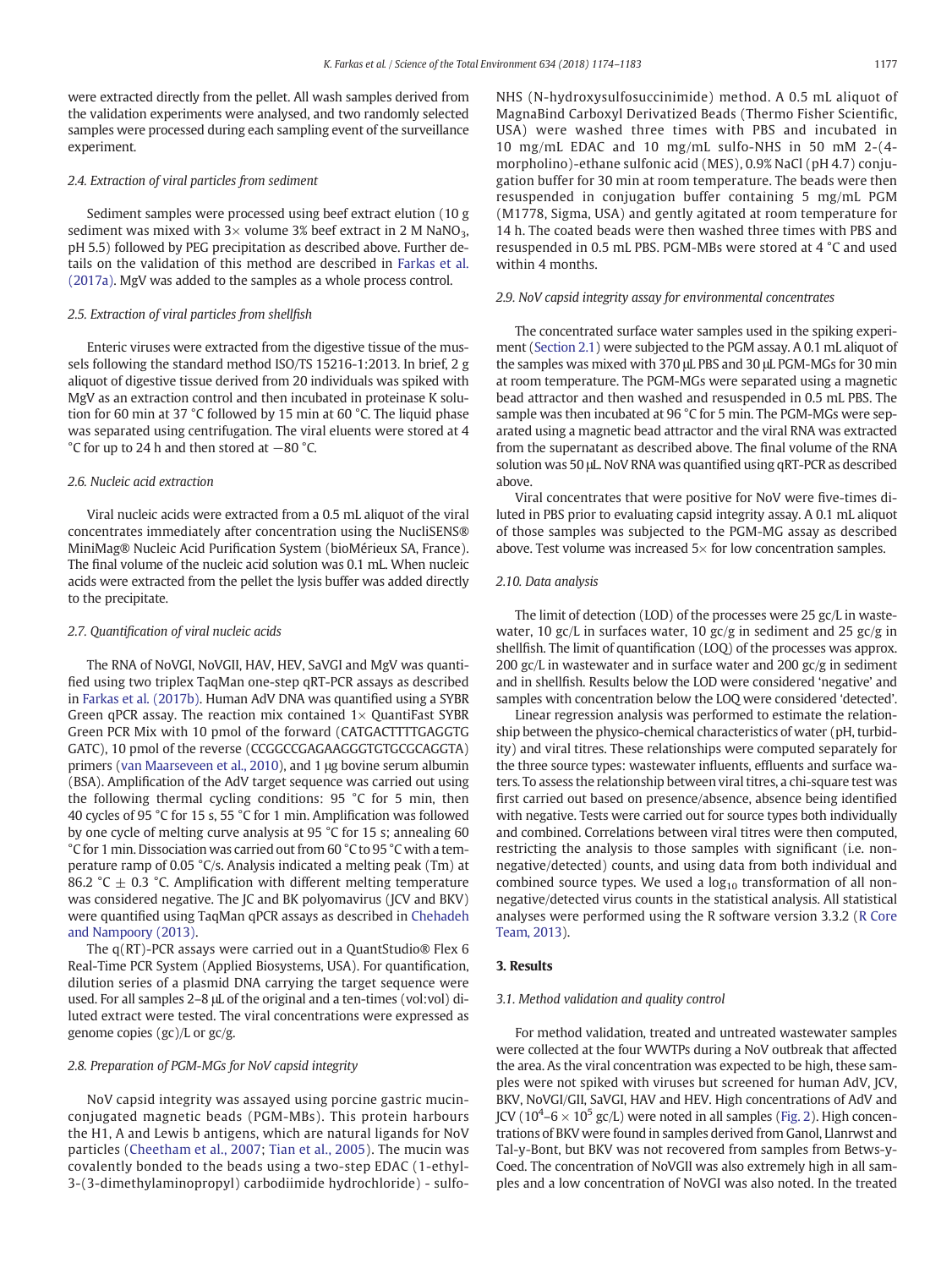<span id="page-4-0"></span>

Fig. 2. Validation of the wastewater concentration method: Concentration of NoVGI (black), NoVGII (red), AdV (green), JCV (yellow) and BKV (blue) in influent and effluent samples derived from Ganol (GI and GE), Betws-y-Coed (BI and BE), Llanrwst (LI and LE) and Tal-y-Bont (TI and TE) WWTPs following the two-step water concentration method. Samples were collected during a local gastroenteritis outbreak. Bars represent the individual results of duplicate samples. Detected: indicates positive samples below the limit of quantification (LOQ) of 200 gc/L. (For interpretation of the references to colour in this figure legend, the reader is referred to the web version of this article.)

wastewater samples derived from the Ganol WWTP, a  $0.3-1.7 \log_{10}$  reduction in viral concentrations was observed. Little or no reduction was found in wastewater effluent from the other sites, relative to the influent. Indeed, in some instances the viral titre in the effluent was greater than observed in the influent.

Seawater, estuarine water and river water samples, 10 L each in triplicate, were spiked with approx.  $10^6$  gc NoVGII, AdV type 40, SaVGI and MgV. The seawater and river water samples were also spiked with approx.  $10^6$  gc HAV. Overall, the viral recovery ranged from 12% to 115% with the lowest recoveries observed for SaVGI (12.0–38.5%) and NoV (12.5–57.1%) followed by HAV (22.4–110.7%), MgV (25.3–114.9%) and AdV (33.4–105.4%; Fig. 3). The concentrated water samples were assayed with PGM-MBs to enumerate intact viral particles. The recoveries for different water types varied between 50% and 105%, which were



Fig. 3. Water quality and the recoveries of NoVGII (black), NoVGII after PGM assay (red), HAV (green), SaVGI (yellow), MgV (blue) and AdV (pink) in three surface water sample types spiked with known concentration of the enteric viruses following the two-step water concentration method. \*HAV was not used for spiking. Error bars represent standard deviation ( $n = 3$ ). (For interpretation of the references to colour in this figure legend, the reader is referred to the web version of this article.)

higher than the recoveries observed using direct nucleic acid extraction (Fig. 3).

As a whole process control, MgV was added in known concentration to the samples prior to water concentration or the elution of viruses from sediment and shellfish, and recovery percentiles were determined (Table 1). Results showed that MgV could be efficiently recovered from the spiked samples. The wash samples collected between TFUF runs were all negative for the viruses tested suggesting no cross-contamination. To determine the efficiency of the PGM assay, the surface water samples spiked with enteric viruses were tested. Using the PGM assay, 62–100% recoveries were achieved (Fig. 3). To assess the rate of false positive results, concentrates considered negative were spiked with a known concentration of NoVGII RNA and the RNA was quantified after PGM treatment. The NoVGII RNA recovery was <0.01% suggesting very little or no RNA binding to the PGM-MBs.

# 3.2. Surveillance of enteric viruses in wastewater

High titres of AdV and JCV were noted in all wastewater influent and effluent samples ([Fig. 4](#page-5-0); [Table 2\)](#page-5-0). In total, 90% of the wastewater influent samples contained AdV and the same number of positives was observed for JCV. Slightly higher concentrations were observed during spring (from March to June 2017) compared to the concentrations in the rest of the samples (Fig. S1A). For wastewater effluent, 87% and 90% of the samples were positive for AdV and JCV, respectively. No seasonal patterns were evident, however a few peaks were observed in the samples taken at Betws-y-Coed (Fig. S1C).

Lower abundance was observed for the RNA viruses studied. Overall, 35%, 62% and 27% of the influent samples and 38%, 49% and 10% of the effluent samples were positive for NoVGI, NoVGII and SaVGI, respectively. NoVGI peaked during the spring months (from March to May 2017), whereas two peaks in NoVGII concentrates were noted; one during October–December 2016 and another during the spring months (Fig. S1B, D). SaVGI was only detected between March and August 2017. The abundance and concentration of RNA viruses was much higher at the largest WWTP (Ganol) compared to the smaller treatment works. HAV and HEV were not detected in any of the samples.

Overall, up to 2  $log_{10}$  lower viral concentrations were noted in the effluent samples compared to the influent samples from all WWTPs. Of the 10 linear regressions between viral titres and pH or turbidity, (two source types; five viruses), a significant slope ( $p < 0.05$ ) was only found for one turbidity relationship (NoVGII in wastewater influent) while no pH relationships were apparent. The chi-square tests based on presence and absence gave one significant ( $p < 0.05$ ) result from 20 tests. There was some weak evidence of association between some viruses in WWTP effluent when both members of a pair were present in appreciable quantities. The pairs showing significant ( $p < 0.05$ ) correlations were (NoVGI, SaVGI), (NoVGI, HAdV) and (AdV, JCV). For these water sources, the data showed little evidence of a relationship between viral titres and pH or turbidity, or between viral titres, once source type and location had been accounted for.

Table 1

Mengovirus recoveries observed in different sample types derived from the one-year surveillance of enteric viruses.

|                                  | Recovery % | SD    |
|----------------------------------|------------|-------|
| Wastewater influent ( $n = 52$ ) | 38.23      | 12.75 |
| Wastewater effluent ( $n = 39$ ) | 47.33      | 34.12 |
| Surface water ( $n = 52$ )       | 59.46      | 40.60 |
| Sediment ( $n = 39$ )            | 61.31      | 37.06 |
| Shellfish ( $n = 26$ )           | 68.85      | 34.83 |
|                                  |            |       |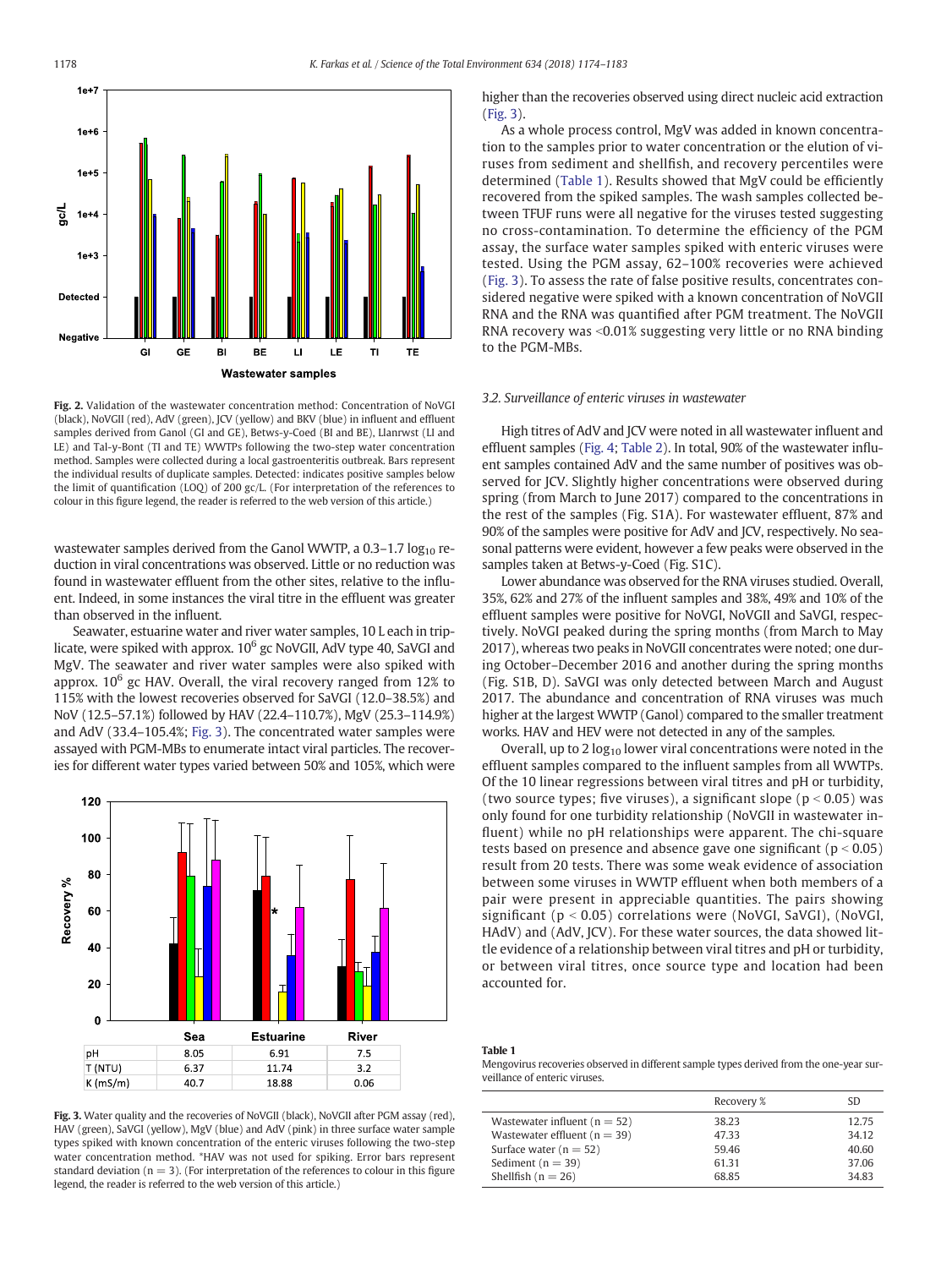<span id="page-5-0"></span>

Fig. 4. Arithmetic mean concentration of NoVGI (black), NoVGII (red), SaVGI (green), AdV (yellow) and JCV (blue) observed in wastewater, surface water (SW), sediment (Sed) and shellfish (SF) samples over 12 months. Negative samples were estimated as 0 gc/L or gc/g and positive samples with concentration below LOQ were estimated as 100 gc/L or gc/g for calculations. Error bars represent standard deviation  $(n = 13)$ . (For interpretation of the references to colour in this figure legend, the reader is referred to the web version of this article.)

#### 3.3. Surveillance of enteric viruses in surface water

Compared to the wastewater samples lower abundance and viral concentrations were observed in the surface water samples (Fig. 4 and Fig. S2). The viral concentrations observed in the surface water samples were  $1-4 \log_{10}$  lower than those observed for the wastewater samples. Most surface water samples contained AdV, however, fewer samples were positive for JCV (88% vs 65%). Interestingly, almost all SW3 samples were positive for JCV, whereas the JCV was less abundant in the other surface water samples (Fig. S2). The ratio of the samples positive for the RNA viruses was also low; 10%, 13% and 4% of the samples were positive for NoVGI, NoVGII and SaVGI, respectively. Noroviruses were present in the samples taken in September and November 2016 at SW1 and SW4, in January 2017 at SW2 and in February and May 2017 at SW1 and SW3. In general NoVGI concentrations exceeded the NoVGII concentration in the surface water samples. SaVGI was only present in samples taken at SW1 and SW2 in September 2016. HAV and HEV were not detected in any of the samples. No significant regression relationship was found between viral titres and either pH or turbidity. The chisquare test gave no significant ( $p < 0.05$ ) test result, nor were there any significant correlations ( $p < 0.05$ ) between viral titres.

#### 3.4. Surveillance of enteric viruses in sediment and shellfish

In the sediment and shellfish samples, the proportion of samples positive for AdV was similar to the amount observed in the water samples (82% and 85% in sediment and shellfish samples, respectively), however, the abundances of the other target viruses were considerably lower (Fig. S3; [Table 3](#page-6-0)). The abundance of JCV was lower than in the water samples, 38% of the sediment and 35% of the shellfish samples were positive. Interestingly, in sediment and shellfish samples, the NoVGI was more abundant than NoVGII (18% vs 8% in sediment and 19% vs 12% in shellfish samples). NoV concentrations peaked during September–November 2016 and January–March 2017 in the sediment and shellfish samples. All sediment and shellfish samples were negative for HAV, HEV and SaVGI. There were no significant chi-square test results or correlations between viral titres for these source materials.

#### 3.5. Norovirus capsid integrity

A PGM assay was used to assess the viral capsid integrity in 43 concentrates positive for NoVGI and 54 concentrates positive for NoVGII. Results showed that the 83% of the wastewater influent samples were positive for NoVGI using the PGM assay and all influents were positive

Table 2

The measured pH, turbidity (T), conductivity (K) values with standard deviations (SD) and the number of samples positive for norovirus GI and GII (NoVGI, NoVGII), sapovirus GI (SaVGI), adenovirus (AdV) and JC polyomavirus (JCV) in each sample type. Blank cells: parameter not measured.

|                  | pH<br>$n = 13$ | T(NTU)<br>$n = 13$ | K(mS/m)<br>$n = 12$ | NoVGI<br>$n = 13$ | NoVGII<br>$n = 13$ | SaVGI<br>$n = 13$ | AdV<br>$n = 13$ | <b>JCV</b><br>$n = 13$ |
|------------------|----------------|--------------------|---------------------|-------------------|--------------------|-------------------|-----------------|------------------------|
| GI               | $7.6 \pm 0.2$  | $189 \pm 96$       |                     | $\mathbf{8}$      | 9                  |                   | 12              | 13                     |
| BI               | $7.3 \pm 0.3$  | $157 + 86$         |                     |                   |                    |                   | 11              | 11                     |
| BE               | $7.1 \pm 0.4$  | $35 \pm 114$       |                     |                   |                    |                   | 10              | 11                     |
| LI               | $7.5 \pm 0.6$  | $209 \pm 158$      |                     |                   |                    |                   | 11              | 11                     |
| LE               | $6.8 \pm 0.3$  | $23 \pm 17$        |                     |                   |                    |                   | 12              | 13                     |
| TI               | $7.1 \pm 0.4$  | $164 \pm 226$      |                     |                   |                    |                   | 13              | 12                     |
| TE               | $7.0 \pm 0.3$  | $9 \pm 11$         |                     |                   |                    |                   | 12              | 11                     |
| SW <sub>1</sub>  | $7.4 \pm 0.5$  | $7 \pm 17$         | $0.05 \pm 0.03$     |                   |                    |                   | 11              |                        |
| SW <sub>2</sub>  | $7.3 \pm 0.4$  | $4 \pm 3$          | $0.08 \pm 0.02$     |                   |                    |                   | 11              |                        |
| SW <sub>3</sub>  | $7.2 \pm 0.4$  | $6 \pm 4$          | $0.63 \pm 1.60$     |                   |                    |                   | 12              | 12                     |
| SW4              | $7.1 \pm 0.4$  | $17 \pm 19$        | $96.76 \pm 188.47$  |                   |                    |                   | 12              |                        |
| Sed1             |                |                    |                     |                   |                    |                   | 10              |                        |
| Sed <sub>2</sub> |                |                    |                     |                   |                    |                   | 11              |                        |
| Sed4             |                |                    |                     |                   |                    |                   | 11              |                        |
| SF1              |                |                    |                     |                   |                    |                   | 11              |                        |
| SF <sub>2</sub>  |                |                    |                     |                   |                    | $\left( \right)$  | 11              | ל                      |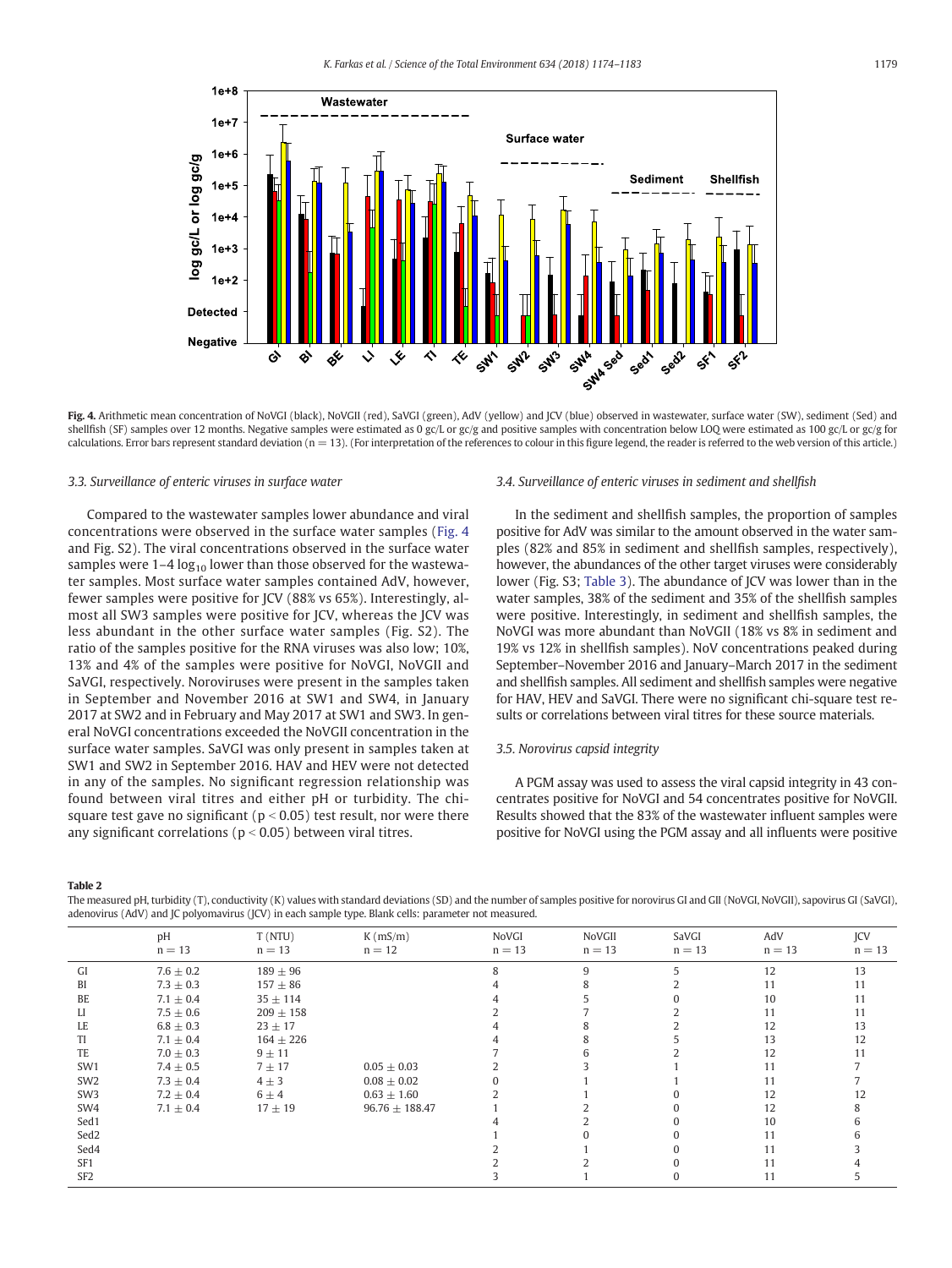<span id="page-6-0"></span>Table 3 Number of positive samples assessed using direct extraction and PGM assay.

| Virus type    | Sample type                | Direct extraction | PGM assay |
|---------------|----------------------------|-------------------|-----------|
| <b>NoVGI</b>  | Influent ( $n = 52$ )      | 18                | 15        |
|               | Effluent $(n = 39)$        | 14                | 8         |
|               | Surface water ( $n = 52$ ) | 4                 |           |
|               | Sediment ( $n = 39$ )      |                   |           |
| <b>NoVGII</b> | Influent ( $n = 52$ )      | 29                | 29        |
|               | Effluent $(n = 39)$        | 16                | 12        |
|               | Surface water ( $n = 52$ ) | 5                 | 2         |
|               | Sediment ( $n = 39$ )      |                   | 0         |
|               |                            |                   |           |

for NoVGII (Table 3). Fewer effluent samples were positive for NoVGI (57%), whereas 75% were positive for NoVGII. Few surface water and sediment samples were positive for NoV (0–25%) following the PGM assay. In general, the viral concentrations observed after PGM assay were lower than those observed following direct extraction (Table 3, Fig. S4). The only exception was the batch of wastewater influent samples tested for NoVGII; 19 samples of the 29 tested showed higher concentration of NoVGII by PGM assay than by direct extraction.

#### 4. Discussion

Considering the large number of food- and waterborne disease outbreaks associated with enteric viruses, a greater understanding of the fate and transport of these viruses in the environment from source to point of use is needed. The aim of this study was to investigate viral contamination at source (WWTPs) and in the receiving river and estuary, including treated and untreated wastewater, surface water, sediment and shellfish samples, over an annual cycle. The methods used for sample concentration and quantification were carefully validated, thus enabling the accurate estimation of viral titres. For the quantification of the viruses q(RT-)PCR was used, however, this approach does not address viral integrity and infectivity. Therefore, to evaluate viral degradation, a capsid integrity assay using PGM-MGs was also used. We targeted viruses that are commonly associated with waterborne and shellfish-borne outbreaks (NoVGI, NoVGII and HAV), emerging viruses that have been shown to be associated with outbreaks but rarely or not found in UK waters (SaV and HEV) and potential indicator viruses (AdV and PyV). Viral concentrations have been compared with the pH, turbidity and conductivity of the water samples, however, little or no correlation was found, most likely due to a small sample size. A more focused monitoring campaign would be necessary to accurately describe the potential correlations between physico-chemical properties and microbial quality.

#### 4.1. Evaluation of the methods used for the detection of viruses

In this study we validated a two-step concentration method for the detection and quantification of viruses in surface water and wastewater. The method includes a TFUF step using a 100 kDa membrane to reduce sample volume of between 1 and 10 L to approx. 50 mL. TFUF has been widely used to concentrate a variety of microbial pathogens in water, e.g. Cryptosporidium, Giardia, Salmonella, Escherichia, Enterococci, Clostridium spp. together with viruses ([Francy et al., 2013](#page-8-0); [Kahler et al.,](#page-8-0) [2015;](#page-8-0) [Liu et al., 2012](#page-9-0)). To assess cross-contamination between samples, the solutions used for the final wash step between experiments were also checked for enteric viruses. No viruses were detected in those solutions suggesting that the membranes can be reused. The second step of our concentration method involves a beef extract elution and a PEG precipitation. PEG precipitation has been used as a secondary concentration step following TFUF [\(Kahler et al., 2015](#page-8-0)). The elution step allowed the viral particles to detach from solid matter in the primary concentrate and hence improve the efficiency of the PEG precipitation. For viral detection and quantification, nucleic acids were extracted and quantified using q(RT-)PCR.

For method validation, river, estuarine and seawater samples (10 L each) were spiked with a mix of viruses including NoVGII, SaVGI, HAV, AdV and MgV in triplicates. The recovery rates varied between 12 and 100% [\(Fig. 3](#page-4-0)) suggesting that the method is suitable for the recovery of viruses. Wastewater samples were not spiked with enteric viruses for method validation due to the high abundance of target viruses in wastewater. Instead, wastewater influent and effluent samples were collected at four locations during a NoV outbreak in the area. The high concentration of AdV, JCV, BKV and NoVGII agree with viral concentrations usually found in wastewater [\(Kitajima et al., 2014;](#page-8-0) [Tran et al., 2015\)](#page-9-0). Interestingly, BKV was only found in high concentrations in three out of four sites, suggesting it is less abundant than JCV or the other target enteric viruses. As the aim of the inclusion of polyomaviruses in this study was to find potential indicators for viral wastewater-derived contamination in the environment, BKV was excluded and only JCV was targeted during the surveillance experiment. Interestingly, in some cases, higher viral concentrations were observed in the treated effluent wastewater samples than in the corresponding untreated influent samples. The results were consistent in diluted nucleic acid extracts, hence inhibition during detection was unlikely. As the influent and effluent samples were taken at the same time, the variations in viral titres in effluent were probably due to the diurnal changes in wastewater quality.

For the elution of viral particles from sediment and shellfish, established methods were used. The elution-concentration method used for sediment samples has been shown to sufficiently recover NoVGII, HAV, rotavirus and poliovirus from estuarine sediment [\(Farkas et al., 2017a](#page-8-0); [Lewis and Metcalf, 1988\)](#page-9-0). For shellfish samples the ISO/TS15216-1 standard was used. This assay was developed for the quantification of RNA of NoVGI, NoVGII and HAV in shellfish digestive tissue and has been widely used by researchers and reference laboratories worldwide.

For further validation of the methods and for quality control, all samples collected were spiked with a known concentration of MgV. Mengovirus was recovered in all samples with rates exceeding 10% [\(Table 1](#page-4-0)), which meets the quality control requirements of standardised methods. For instance, the ISO/TS15216-1 method used for the detection of enteric viruses in shellfish requires 1% recovery of the process control. The Method 1615 provided by the US Environmental Protection Agency (EPA) for the concentration of environmental and drinking water samples for the quantification of enteric viruses allows 5–200% recoveries for the process control [\(Fout et al., 2010\)](#page-8-0). Hence, the recovery achieved in this study and the usefulness of our method for difficult water samples suggests that the method can be standardised and used for routine monitoring.

In this study, qPCR and qRT-PCR were used for the primary detection and quantification of the target viruses. As there is no culture-based assay that can be used for the monitoring of many enteric viruses, e.g. human NoV and SaV strains, q(RT-)PCR assays are the most frequently used techniques for the enumeration of pathogenic viruses in the environment. In order to assess viral infectivity, genome and capsid integrity assays have been established and in this study we evaluated the usefulness of a histo-blood group antigen affinity assay using PGM-MBs that have the ability to bind to NoV surface antigens ([Dancho et al., 2012](#page-8-0); [Tian et al., 2008](#page-9-0)). The subsequent qRT-PCR therefore only detects RNA derived from intact viral particles. In order to validate the assay, the surface water concentrates spiked with NoVGII were tested using PGM-MBs. In all instances, higher recoveries (60–100%) were achieved using this assay than when direct extraction was used ([Fig. 3](#page-4-0)) suggesting that the use of PGM eliminated some proportion of organic matter that inhibits nucleic acid extraction and qRT-PCR. This correlates with previous findings where a  $1-2 \log_{10}$  increased sensitivity was observed when using the PGM assay on food samples [\(Tian et al., 2008](#page-9-0)). Further validation using NoV RNA shows that the assay excludes free RNA. Hence, the PGM assay is suitable for the recovery of intact viruses and may be used as an additional purification step prior to RNA extraction when NoV is being monitored.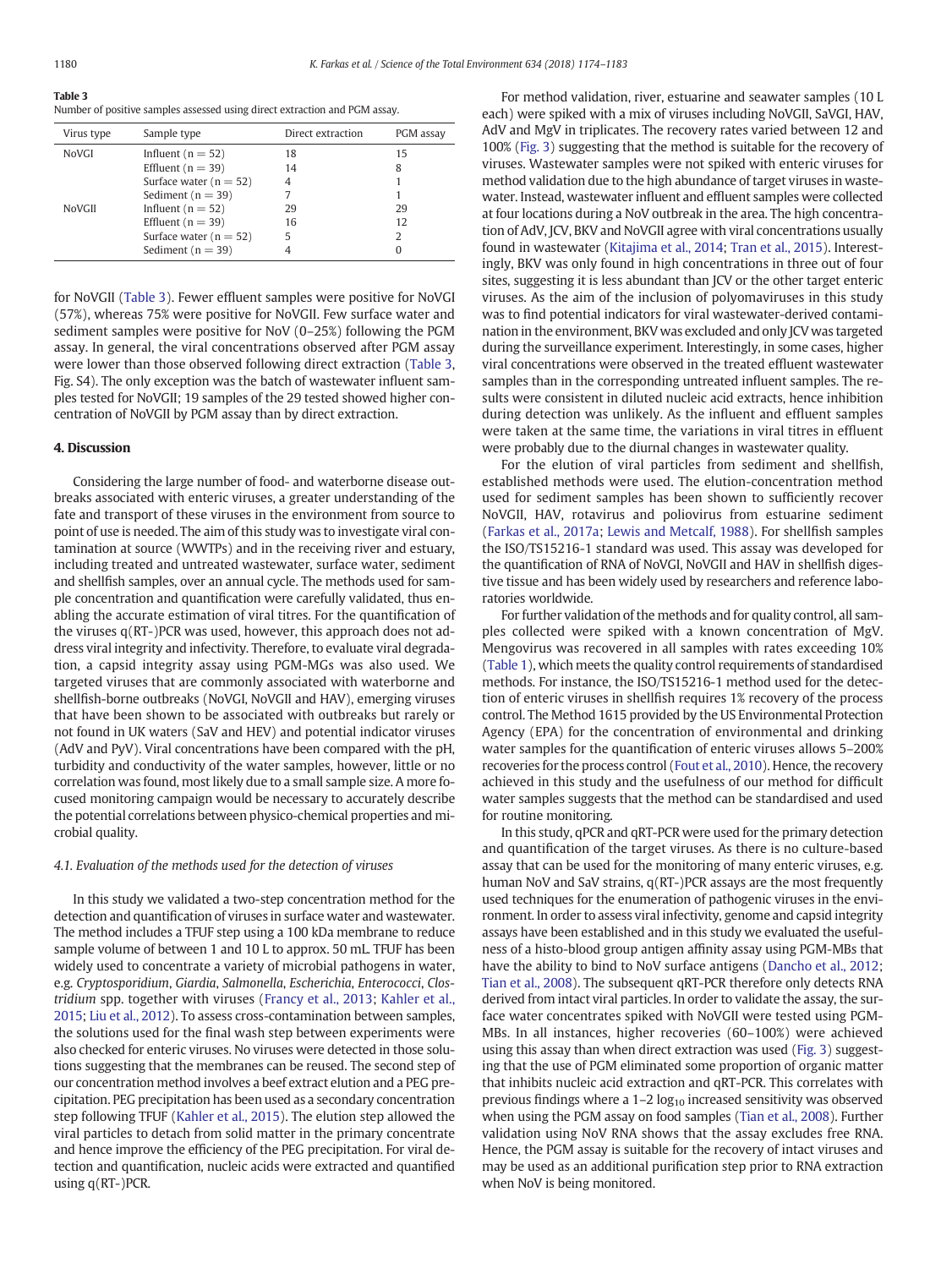### 4.2. Surveillance of viruses

During our surveillance of enteric viruses in wastewater and in the environment, no HAV or HEV were found. These strains are not abundant in the UK except for a few sporadic cases, and during this study no HAV- or HEV-illness was reported to the national public health agencies. High titres of NoVGI, NoVGII, SaVGI, AdV and JCV were found. The highest concentrations were found in wastewater influent and effluent samples. Viral titres, and the number of positive samples, significantly reduced in surface water, sediment and shellfish samples [\(Table 2](#page-5-0)). These viruses are frequently found in wastewater and surface water worldwide ([Tran et al., 2015](#page-9-0)), however, to our knowledge, this is the first study detecting SaV in wastewater and river water in the UK. SaVGI was present in multiple wastewater influent and effluent samples over March–June 2017 at high concentrations and was detected at low concentrations in two river water samples in September 2016. No SaV-related outbreaks were reported during the period of this study. However, SaV-related symptoms are very similar to NoV symptoms and hence SaV-related illnesses may not be reported. SaVGI was not found in any of the sediment or shellfish samples that may suggest relatively rapid die-off in the environment.

NoVGI and NoVGII were frequently found in all sample types throughout the study. In general, the highest NoVGII concentration was noted in November 2016 and peaks of NoVGI titres were observed during the spring months of 2017 in all sample types. These findings correlate well with the sporadic outbreaks noted in the monitoring area during October–December 2016 and February–May 2017 (Public Health Wales, personal communication). Similar correlations were found in a previous study on NoV titres in river water vs. gastroenteritis outbreaks in France [\(Prevost et al., 2015](#page-9-0)). The peak NoV concentrations varied between  $10^5$  and  $10^7$  gc/L in influent samples and the highest concentrations were noted in samples derived from the largest WWTP (Ganol). These findings agree with previously reported NoV concentra-tions (10<sup>2</sup>–10<sup>7</sup> gc/L) in untreated wastewater ([Grøndahl-Rosado et al.,](#page-8-0) [2014;](#page-8-0) [Kitajima et al., 2014;](#page-8-0) [Rusiñol et al., 2015\)](#page-9-0), however, higher NoV concentrations have also been noted ([Gerba et al., 2017](#page-8-0)). The differences in viral titres at different sites may be due to the differences in population served, site size and weather conditions. Only a slight reduction was observed in the effluent samples. These results correlate with previous findings that suggested a  $1-3 \log_{10}$  reduction in enteric virus concentrations during wastewater treatment ([Kitajima et al., 2014;](#page-8-0) [Qiu et al., 2015\)](#page-9-0). Considerably lower NoV abundance was observed in surface water samples with peaks of  $10^3$  gc/L and in most cases NoVGI was more abundant than NoVGII. Only a few sediment and shellfish samples were positive for NoV with concentrations up to  $10^3$  gc/g. Interestingly, more sediment and shellfish samples were positive for NoVGI than for NoVGII ([Table 2](#page-5-0)). The high NoVGI concentrations and abundance suggest that NoVGI is more persistent in the environment than NoVGII. Previous studies show that even though NoVGII is the most prevalent genotype globally, NoVGI is frequently found in environmental water and in shellfish and associated with illnesses ([Kageyama et al.,](#page-8-0) [2004;](#page-8-0) [Le Guyader et al., 2006;](#page-9-0) [Maalouf et al., 2010;](#page-9-0) [Pérez-Sautu et al.,](#page-9-0) [2012\)](#page-9-0). Furthermore, NoVGI has been found to be more persistent to wastewater treatment procedures, UV and chemical disinfection treatments than NoVGII [\(Duizer et al., 2004\)](#page-8-0). These findings suggest NoVGI is more persistent in the environment than NoVGII, however comparative studies are needed to fully understand the differences in the behaviour of these genotypes in the environment. The NoV found in shellfish samples may pose a potential public health hazard. According to the microbiological classification of shellfish harvesting waters and marketing requirements for human consumption (EC directive 91/492) the two monitored shellfish harvesting areas are Class B sites and shellfish from these areas should be depurated before commercial sale. Nonetheless, the contaminated shellfish may cause illness in people consuming shellfish as viral titres take longer than those of bacteria to be reduced in shellfish ([Dore and Lees, 1995](#page-8-0)).

AdVs and PyVs have been proposed as a potential indicator for wastewater contamination (Bofi[ll-Mas et al., 2006;](#page-8-0) [Hewitt et al., 2013;](#page-8-0) [Pina et al., 1998](#page-9-0); [Rachmadi et al., 2016\)](#page-9-0). These viruses are usually carried asymptomatically within the human population and are frequently found in wastewater in high concentrations, and appear to be resistant to wastewater treatment. Their persistency and behaviour in the environment are assumed to be similar to those of pathogenic enteric viruses and hence reflects faecal contamination more accurately than traditional indicators, e.g. bacteriophages [\(Lin and Ganesh, 2013](#page-9-0)). Supporting previous findings mentioned above, our study also showed high abundance of these viruses in wastewater and in the environment. Overall, 87% of the samples were positive for AdV and 67% of the samples were positive for JCV ([Table 1\)](#page-4-0). Interestingly, while AdV was frequently found in all sample types, JCV was more prevalent in wastewater and less frequently found in surface water, sediment and shellfish. The only exception was SW3 (sampling point close to the discharge point of Llanrwst WWTP), where JCV was found in 12 of the 13 samples taken. These findings suggest that AdV may be more persistent in the environment and reflect the behaviour of persistent enteric viruses, whereas JCV may degrade more rapidly and its survival is more consistent with less stable pathogens. These findings correlate with previous results showing high AdV concentrations over a year in wastewater and surface water in Norway [\(Grøndahl-Rosado et al., 2014\)](#page-8-0) and in Sweden ([Rusiñol et al., 2014](#page-9-0)) and in a Mediterranean catchment [\(Rusiñol et al., 2015\)](#page-9-0). No seasonal changes were observed in the concentration of AdV and JCV in any sample type except wastewater influent, where slightly higher concentrations were observed during springsummer than during autumn-winter. The high number of viruses may be due to the greater number of tourist visitors to the area during the warmer months of the year, in agreement with previous research showing a positive correlation between the level of urbanisation and environmental AdV and JCV concentrations [\(Rusiñol et al., 2014](#page-9-0)).

In general, we observed that high NoV and SaV concentrations tended to be associated with high AdV and JCV concentrations. However, it was very frequently the case that high AdV and JCV concentrations were associated with negative NoV and SAV results. Due to the high AdV and JCV titres in all sample types and the lack of seasonality, AdV and JCV may be a suitable microbial source tracking tool for assessing human wastewater contamination in the environment [\(Rusiñol et al., 2014](#page-9-0)) without representing specific pathogenic viruses.

#### 4.3. Evaluation of viral degradation in the environment

Due to the lack of reliable in vitro culturing method for NoV that can be routinely used, viral survival was assessed using a PGM-based capsid integrity assay. The assay has been shown to sufficiently distinguish NoVs with intact capsids in a range of matrices including water [\(Cannon and Vinjé, 2008](#page-8-0)) and fresh food products [\(Tian et al., 2008](#page-9-0)) and have been used to model viral inactivation [\(Kingsley et al., 2014;](#page-8-0) [Li and Chen, 2015;](#page-9-0) [Dancho et al., 2012](#page-8-0)). In our study, the wastewater, surface water and sediment samples positive for NoV when direct extraction was used were assayed using PGM-MBs. The shellfish samples were not suitable for the assay as they were pre-treated with proteinase K for virus elution and the enzyme will degrade viral proteins in the samples. The results of the PGM assay suggested little viral degradation in the wastewater influent samples. In the majority of the samples, higher NoVGII concentrations were observed with the PGM assay than without it (Fig. S4), suggesting that the assay is suitable for removing inhibitors as shown elsewhere ([Tian et al., 2008\)](#page-9-0). In contrast, lower concentrations of NoVGI were detected when the PGM assay was used compared to direct extraction in all sample types including wastewater influents. This may indicate that the NoVGI strains found in the environment may have a different binding affinity to PGM. This theory is supported by the study of [Hutson et al. \(2004\)](#page-8-0) that revealed straindependent differences in the binding pattern of NoV to antigens present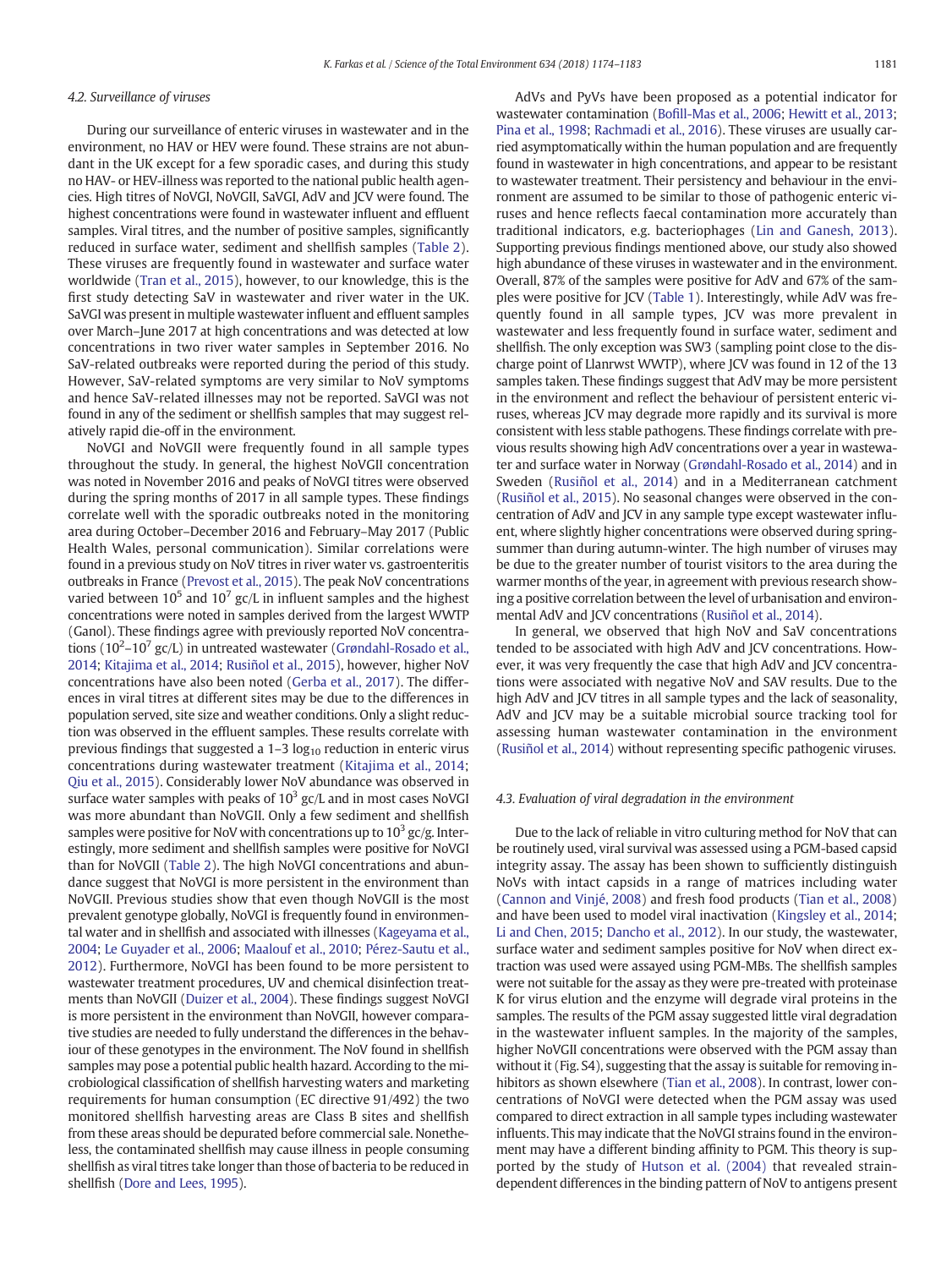<span id="page-8-0"></span>in PGM. Furthermore, previous studies also observed that NoVGI have lower binding affinity to PGM than NoVGII ([Tian et al., 2010\)](#page-9-0).

The number of positive samples, as well as the viral concentrations, was slightly lower in wastewater effluent samples when the PGM assay was used suggesting limited viral degradation in the samples. A few surface water and sediment samples were also positive with the PGM assay for both NoVGI and NoVGII confirming viral degradation in the environment. Nonetheless, the positive samples indicate a potential public health threat and the presence and concentration of intact pathogenic viruses needs to be further investigated.

The PGM assay is a rapid and simple method for the extraction of NoV particles from environmental samples. However, it may also detect semi-degraded viral particles (i.e. RNA attached to decayed capsid) and hence further validation is needed. Recently an in vitro human NoV culture method has been established using stem cell-derived human enteroids (Ettayebi et al., 2016) and that assay may be suitable for the validation of capsid integrity assays. Nonetheless, our results show that the PGM assay provides a more accurate estimation on viral titres than direct extraction and hence public health risks associated with waterborne and foodborne NoV can be better estimated.

The methods validated in this study are suitable for the identification, quantification and surveillance of viruses in the aquatic environment. The surveillance revealed that high titres of intact and potentially infectious enteric viruses enter the environment via wastewater discharge. Viral titres correlate with outbreaks affecting the population of the study area. An emerging pathogen (SaV) was detected and quantified for the first time in UK waters along with indicator viruses (AdV and JCV) that inform on the spread of wastewaterassociated pathogens in the environment. Furthermore, the survival of NoVs has also been assessed. However, further research is needed to discover the strain-related differences in viral persistence. The data can be applied to inform predictive models for the transport of enteric viruses in water and to improve current viral risk assessment.

Supplementary data to this article can be found online at [https://doi.](https://doi.org/10.1016/j.scitotenv.2018.04.038) [org/10.1016/j.scitotenv.2018.04.038.](https://doi.org/10.1016/j.scitotenv.2018.04.038)

#### Research data

Metadata is available at the Environmental Information Data Centre (EIDC, [www.eidc.ceh.uk](http://www.eidc.ceh.uk)). Doi[:https://doi.org/10.5285/5d19f6e2-1383-](https://doi.org/10.5285/5d19f6e2-1383-41ed-92d2-138d95bf4c72) [41ed-92d2-138d95bf4c72](https://doi.org/10.5285/5d19f6e2-1383-41ed-92d2-138d95bf4c72).

#### Acknowledgements

This work was supported by the Natural Environment Research Council (NERC) and the Food Standards Agency (FSA) under the Environmental Microbiology and Human Health (EMHH) Programme (NE/ M010996/1). The authors would like to thank Dr. Lydia Drumwright (University of Cambridge, UK) and Dr. James Lowther (CEFAS, UK) for providing virus samples, for Gordon Steffen (Welsh Water, UK) for providing wastewater samples and Lindsay Smart (Spectrumlabs, UK) for his assistance in the method development for water concentration. We thank Prof Alan McCarthy and Dr. Evelien Adriaenssens (University of Liverpool) for their helpful review comments on the manuscript.

#### **References**

- Ashbolt, N.J., 2015. Microbial contamination of drinking water and human health from community water systems. Curr. Environ. Heal. Rep. 2:95–106. [https://doi.org/](https://doi.org/10.1007/s40572-014-0037-5) [10.1007/s40572-014-0037-5.](https://doi.org/10.1007/s40572-014-0037-5)
- Bofill-Mas, S., Formiga-cruz, M., Clemente-Casares, P., Calafell, F., Girones, R., 2001. Potential transmission of human polyomaviruses through the gastrointestinal tract after exposure to virions or viral DNA. J. Virol. 75:10290–10299. [https://doi.org/10.1128/](https://doi.org/10.1128/JVI.75.21.10290-10299.2001) [JVI.75.21.10290-10299.2001](https://doi.org/10.1128/JVI.75.21.10290-10299.2001).
- Bofill-Mas, S., Albinana-Gimenez, N., Clemente-Casares, P., Hundesa, A., Rodriguez-Manzano, J., Allard, A., Calvo, M., Girones, R., 2006. Quantification and stability of human adenoviruses and polyomavirus JCPyV in wastewater matrices. Appl. Environ. Microbiol. 72:7894–7896. [https://doi.org/10.1128/AEM.00965-06.](https://doi.org/10.1128/AEM.00965-06)
- Bosch, A., Pinto, R.M., Guix, S., 2016. Foodborne viruses. Curr. Opin. Food Sci. 8:110–119. [https://doi.org/10.1016/j.cofs.2016.04.002.](https://doi.org/10.1016/j.cofs.2016.04.002)
- Cannon, J.L., Vinjé, J., 2008. Histo-blood group antigen assay for detecting noroviruses in water. Appl. Environ. Microbiol. 74:6818–6819. [https://doi.org/10.1128/](https://doi.org/10.1128/AEM.01302-08) [AEM.01302-08](https://doi.org/10.1128/AEM.01302-08).
- Cashdollar, J.L., Wymer, L., 2013. [Methods for primary concentration of viruses from](http://refhub.elsevier.com/S0048-9697(18)31195-1/rf0030) [water samples: a review and meta-analysis of recent studies. J. Appl. Microbiol.](http://refhub.elsevier.com/S0048-9697(18)31195-1/rf0030) [115, 1](http://refhub.elsevier.com/S0048-9697(18)31195-1/rf0030)–11.
- Cheetham, S., Souza, M., McGregor, R., Meulia, T., Wang, Q., Saif, L.J., 2007. Binding patterns of human norovirus-like particles to buccal and intestinal tissues of gnotobiotic pigs in relation to A/H histo-blood group antigen expression. J. Virol. 81:3535–3544. <https://doi.org/10.1128/JVI.01306-06>.
- Chehadeh, W., Nampoory, M.R., 2013. Genotypic diversity of polyomaviruses circulating among kidney transplant recipients in Kuwait. J. Med. Virol. 85:1624–1631. [https://](https://doi.org/10.1002/jmv.23639) [doi.org/10.1002/jmv.23639.](https://doi.org/10.1002/jmv.23639)
- Dalton, H.R., Hunter, J.G., Bendall, R.P., 2013. [Hepatitis E. Curr. Opin. Infect. Dis. 26,](http://refhub.elsevier.com/S0048-9697(18)31195-1/rf0045) 471–[478.](http://refhub.elsevier.com/S0048-9697(18)31195-1/rf0045)
- Dancho, B.A., Chen, H., Kingsley, D.H., 2012. Discrimination between infectious and noninfectious human norovirus using porcine gastric mucin. Int. J. Food Microbiol. 155: 222–226. [https://doi.org/10.1016/j.ijfoodmicro.2012.02.010.](https://doi.org/10.1016/j.ijfoodmicro.2012.02.010)
- Dore, W.J., Lees, D.N., 1995. Behavior of and male-specifi[c bacteriophage in environmen](http://refhub.elsevier.com/S0048-9697(18)31195-1/rf0055)[tally contaminated bivalve molluscs before and after depuration. Appl. Environ.](http://refhub.elsevier.com/S0048-9697(18)31195-1/rf0055) [Microbiol. 61, 2830](http://refhub.elsevier.com/S0048-9697(18)31195-1/rf0055)–2834.
- Duizer, E., Duizer, E., Bijkerk, P., Bijkerk, P., Rockx, B., Rockx, B., De Groot, A., De Groot, A., Twisk, F., Twisk, F., Koopmans, M., Koopmans, M., 2004. Inactivation of caliciviruses. Appl. Environ. Microbiol. 70:4538–4543. [https://doi.org/10.1128/](https://doi.org/10.1128/AEM.70.8.4538) [AEM.70.8.4538](https://doi.org/10.1128/AEM.70.8.4538).
- Ettayebi, K., Crawford, S.E., Murakami, K., Broughman, J.R., Karandikar, U., Tenge, V.R., Neill, F.H., Blutt, S.E., Zeng, X.-L., Qu, L., Kou, B., Opekun, A.R., Burrin, D., Graham, D.Y., Ramani, S., Atmar, R.L., Estes, M.K., 2016. Replication of human noroviruses in stem cell–derived human enteroids. Science 353:1387–1393 (80-.). [https://doi.org/](https://doi.org/10.1126/science.aaf5211) [10.1126/science.aaf5211.](https://doi.org/10.1126/science.aaf5211)
- Farkas, K., Hassard, F., McDonald, J.E., Malham, S.K., Jones, D.L., 2017a. Evaluation of molecular methods for the detection and quantification of pathogen-derived nucleic acids in sediment. Front. Microbiol. 8, 53. <https://doi.org/10.3389/fmicb.2017.00053>.
- Farkas, K., Peters, D.E., McDonald, J.E., De Rougemont, A., Malham, S.K., Jones, D.L., 2017b. Evaluation of two triplex one-step qRT-PCR assays for the quantification of human enteric viruses in environmental samples. Food Environ. Virol. 9:343–349. [https://](https://doi.org/10.1007/s12560-017-9293-5) [doi.org/10.1007/s12560-017-9293-5.](https://doi.org/10.1007/s12560-017-9293-5)
- Fout, G.S., Brinkman, N.E., Cashdollar, J.L., Griffin, S.M., McMinn, B.R., Rhodes, E.R., Varughese, E.A., Karim, M.R., Grimm, A.C., Spencer, S.K., Borchardt, M.A., 2010. [Method 1615: Measurement of Norovirus and Enterovirus Occurance in Water By](http://refhub.elsevier.com/S0048-9697(18)31195-1/rf0080) [Culture and RT-qPCR](http://refhub.elsevier.com/S0048-9697(18)31195-1/rf0080).
- Francy, D.S., Stelzer, E.A., Brady, A.M., Huitger, C., Bushon, R.N., Ip, H.S., Ware, M.W., Villegas, E.N., Gallardo, V., Lindquist, H.D., 2013. Comparison of filters for concentrating microbial indicators and pathogens in lake water samples. Appl. Environ. Microbiol. 79:1342–1352. [https://doi.org/10.1128/AEM.03117-12.](https://doi.org/10.1128/AEM.03117-12)
- Gerba, C.P., Betancourt, W.Q., Kitajima, M., 2017. How much reduction of virus is needed for recycled water: a continuous changing need for assessment? Water Res. 108: 25–31. <https://doi.org/10.1016/j.watres.2016.11.020>.
- Grøndahl-Rosado, R.C., Yarovitsyna, E., Trettenes, E., Myrmel, M., Robertson, L.J., 2014. A one year study on the concentrations of norovirus and enteric adenoviruses in wastewater and a surface drinking water source in Norway. Food Environ. Virol. 6: 232–245. <https://doi.org/10.1007/s12560-014-9161-5>.
- Hata, A., Katayama, H., Kojima, K., Sano, S., Kasuga, I., Kitajima, M., Furumai, H., 2014. Effects of rainfall events on the occurrence and detection efficiency of viruses in river water impacted by combined sewer overflows. Sci. Total Environ. 468–469: 757–763. [https://doi.org/10.1016/j.scitotenv.2013.08.093.](https://doi.org/10.1016/j.scitotenv.2013.08.093)
- Hewitt, J., Greening, G.E., Leonard, M., Lewis, G.D., 2013. Evaluation of human adenovirus and human polyomavirus as indicators of human sewage contamination in the aquatic environment. Water Res. 47:6750–6761. [https://doi.org/10.1016/j.](https://doi.org/10.1016/j.watres.2013.09.001) [watres.2013.09.001](https://doi.org/10.1016/j.watres.2013.09.001).
- Hill, V.R., Polaczyk, A.L., Hahn, D., Narayanan, J., Cromeans, T.L., Roberts, J.M., Amburgey, J.E., 2005. [Development of a rapid method for simultaneous recovery of diverse mi](http://refhub.elsevier.com/S0048-9697(18)31195-1/rf0110)crobes in drinking water by ultrafi[ltration with sodium polyphosphate and surfac](http://refhub.elsevier.com/S0048-9697(18)31195-1/rf0110)[tants. Appl. Environ. Microbiol. 71, 6878](http://refhub.elsevier.com/S0048-9697(18)31195-1/rf0110)–6884 (doi:71/11/6878).
- Hutson, A.M., Atmar, R.L., Estes, M.K., 2004. Norovirus disease: changing epidemiology and host susceptibility factors. Trends Microbiol. 12:279–287. [https://doi.org/](https://doi.org/10.1016/j.tim.2004.04.005) [10.1016/j.tim.2004.04.005.](https://doi.org/10.1016/j.tim.2004.04.005)
- Iaconelli, M., Muscillo, M., Della Libera, S., Fratini, M., Meucci, L., De Ceglia, M., Giacosa, D., La Rosa, G., 2017. One-year surveillance of human enteric viruses in raw and treated wastewaters, downstream river waters, and drinking waters. Food Environ. Virol. 9: 79–88. <https://doi.org/10.1007/s12560-016-9263-3>.
- Kageyama, T., Shinohara, M., Uchida, K., Fukushi, S., Hoshino, F.B., Kojima, S., Takai, R., Oka, T., Takeda, N., Katayama, K., 2004. Coexistence of multiple genotypes, including newly identified genotypes, in outbreaks of gastroenteritis due to Norovirus in Japan. J. Clin. Microbiol. 42:2988–2995. [https://doi.org/10.1128/JCM.42.7.2988-](https://doi.org/10.1128/JCM.42.7.2988-2995.2004) [2995.2004.](https://doi.org/10.1128/JCM.42.7.2988-2995.2004)
- Kahler, A.M., Johnson, T.B., Hahn, D., Narayanan, J., Derado, G., Hill, V.R., 2015. Evaluation of an ultrafiltration-based procedure for simultaneous recovery of diverse microbes in source waters. Water 7:1202–1216. [https://doi.org/10.3390/w7031202.](https://doi.org/10.3390/w7031202)
- Kingsley, D.H., Vincent, E.M., Meade, G.K., Watson, C.L., Fan, X., 2014. Inactivation of human norovirus using chemical sanitizers. Int. J. Food Microbiol. 171:94–99. <https://doi.org/10.1016/j.ijfoodmicro.2013.11.018>.
- Kitajima, M., Iker, B.C., Pepper, I.L., Gerba, C.P., 2014. Relative abundance and treatment reduction of viruses during wastewater treatment processes—identification of